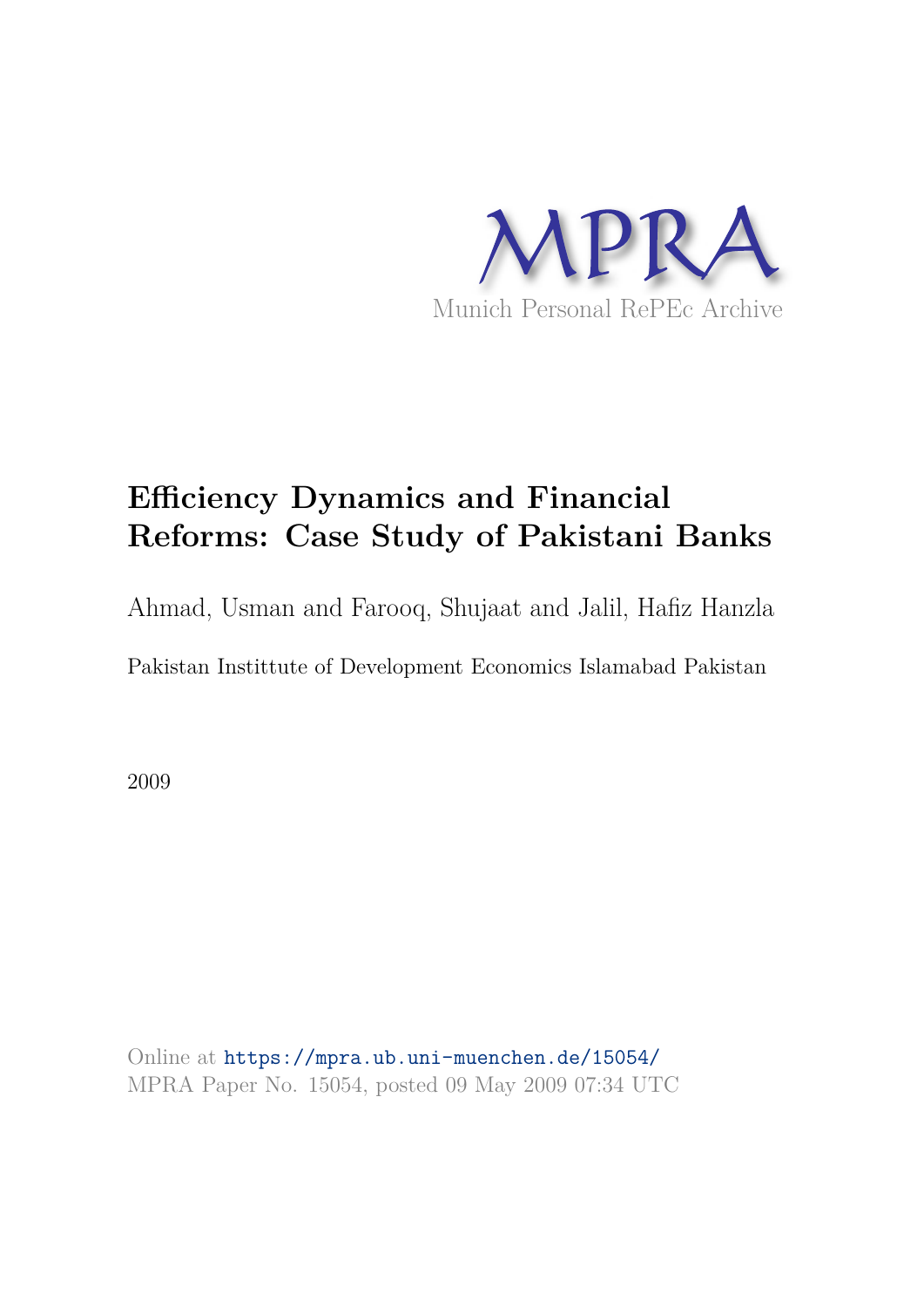# **Efficiency Dynamics and Financial Reforms: Case Study of Pakistani Banks**

## **Usman Ahmed<sup>1</sup>**

*Staff Economist, Pakistan Institute of Development Economics (PIDE) Islamabad Pakistan*  E-mail: rohanahmed2001@yahoo.com Tel: +92-51-9201240; Fax: +92-51-9110886

#### **Shujaat Farooq**

*PhD Student, Pakistan Institute of Development Economics (PIDE) Islamabad Pakistan*  E-mail: shjt\_farooq@yahoo.com Tel: +92-332-8306825; Fax: +92-51-9110886

#### **Hafiz Hanzla Jalil**

*Staff Economist, Pakistan Institute of Development Economics (PIDE) Islamabad Pakistan*  E-mail: hanzla\_jalil@hotmail.com Tel: +92-51-9201240; Fax: +92-51-9110886

#### **Abstract**

Banking sector in Pakistan were facing problems of weak health and low profitability due to various factors i.e. low productivity, high intermediation cost (high cost deposits), huge expenditures on establishment, over staffing, large number of loss making branches and mismanagement of funds etc. Owing to this, banking sector in Pakistan was under great deal of pressure to maintain their profitability. To overcome these issues, Pakistan undertook financial sector reforms in early 1990s with financial support of World Bank and Japanese government under the banking sector adjustment loan (BSAL) program. The main goal of these reforms was to improve the Total Factor Productivity (TFP) of financial system through separating ownership, management and strengthening the accountability mechanism.

Using the data sets of 20 domestic commercial banks of Pakistan, this study is intended to measure the banking efficiency through Data Envelopment Analysis (DEA) Malmquist Index of Total Factor Productivity (TFP) from 1990 to 2005 to access the impact of reforms on banking sector. The analysis is useful not only for policy makers but it also assess the impact of reforms on domestic commercial banks of Pakistan

**Keywords:** Reforms, Banking, TFP analysis,

 $\overline{a}$ 

<sup>1</sup> The authors are special thanks to Professor Dr. Abdul Qayyum Registrar (PIDE) and Dr. Muhmmad Arshad Khan Senior Research Economist (PIDE) Islamabad for their valuable comments on earlier draft of this study.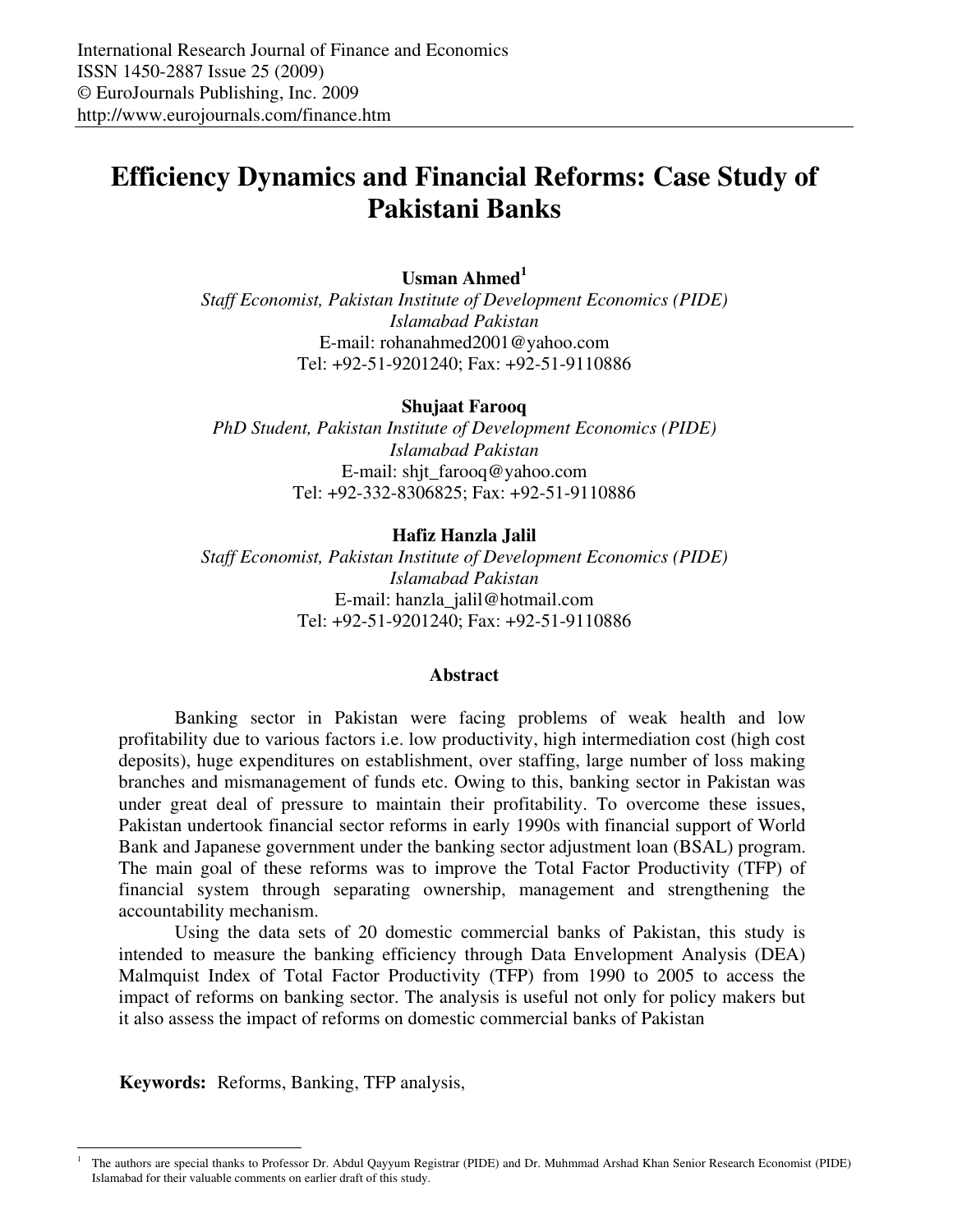# **1. Introduction**

Commercial banks have become a field of rising interest of industrial economists who endeavor in an important branch of industrial economics viz., theory of incomplete information and principal-agent framework. Asymmetry of information in the principal agent problem provide reasons for banks to play a special role to minimize the agency costs between borrowers and lenders. Although capital market also establish relationships among borrowers and lenders but commercial banks have comparative advantage due to their superior capability to provide debt with inside information. The banking sector in Pakistan has been dominated by government owned financial institutions, and mainly has accommodated the financial needs of government, public enterprise and private sectors (Khan, 1995; Khan and Khan, 2007), however, Public sector dominancy among others lead to inefficiency in banking sector (Haque, 1997).

It is widely accepted that the Pakistan's banking sector and financial institutions were under a great deal of pressure to maintain their profitability. Banks nuisances related to inadequate productivity, high intermediate cost of funds, huge expenditure on establishment, over staffing, large number of loss making branches and mismanagement of funds (Klien 1992). There were not only slacks in skills and knowledge development but also a mismatch between the skills required by the economy and the skills produced by national educational institutions. Pakistan is away behind to other developing countries in these two aspects. The State Bank of Pakistan (SBP) is subsidizing large private sector firms which were selling low quality products at high prices under a regime of controls.

In order to overcome these issues, the government has initiated financial sector reforms since early 1990s with the objective to create a level-playing field for enhancing competition in financial institutions, strengthening their governance and supervision, adopting a market-based system of monetary, exchange and credit management for better allocation of financial resources. Specific achievements were expected in terms of greater ownership of private sector in financial institutions; increased financial depth, intermediation and efficiency, reduced interest rate spread, better management of domestic debt in terms of cost and sustainability, reduced segmentation in government debt market, reduced distortion in term structure of interest rates, reorientation of monetary policy from direct to indirect control, enhanced efficacy of monetary transmission and increased effectiveness of SBP in supervising banks.

Furthermore, these reforms were expected to improve the efficiency in financial markets through separating ownership and management, and strengthen the accountability mechanism with the idea that a more efficient financial system would lead to mobilize human resource in the banking industry, efficient allocation of domestic capital resources and an improvement in the access of poor people to financial services. As part of these steps, the government not only privatized commercial banks but also allowed private sector to establish financial institutions to increase competition and efficiency in the banking system. All these efforts were conducive to boost economic growth and poverty reduction.

To enhance competition and efficiency, recent policy emphasis is on consolidation of small institutions into bigger units through legal and regulatory framework. Consequently, the new financial system in Pakistan will follow a three-tier structure. The top tier will comprise of strong international banks providing credit and financial services to large-scale industries and other corporate clients, consumer financing. This tier would be mainly owned by private sector and encouraged to reach out to small and medium enterprises. Second tier would consist of specialized and other private sector banks in addition to micro finance institutions in public and private sector. The focus of this tier is to provide credit and financial services to micro, small and medium enterprises, in addition to meeting specialized credit requirements for exports, agriculture and rural sectors. The third tier is conceived to consist of private non-bank financial companies resulting from the consolidation of existing fragmented non bank financial institutions (NBFIs). They will undertake equity underwriting, merger and acquisition, asset management, corporate bond issues, securities trading, leasing, venture capital etc.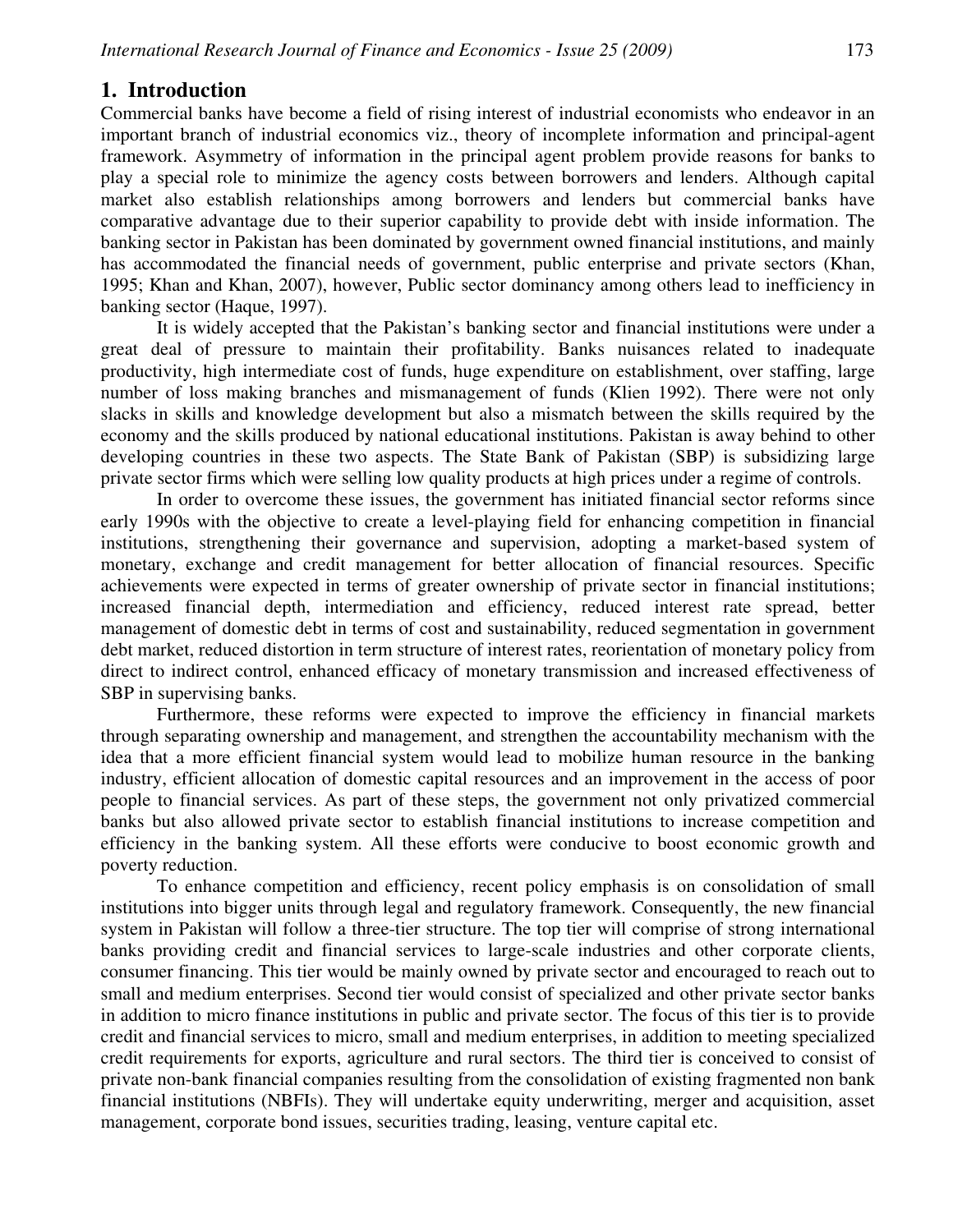The analysis of impact of various banking sector reforms on productivity and efficiency has attracted a lot of attention in the last two decades. Using data set of 341 branches of Agricultural Development Bank of Pakistan<sup>2</sup> (ADBP), Din et al. (1996) has analyzed the scale and scope efficiency of branch level banking operations by estimating multi product translog cost function for the period 1991-1995 and found that banks production technology exhibits both overall and product specific economies of scale. However, this study didn't account for the administrative expenses incurred by the head office and various regional offices of the banks.

Burki and Niazi (2003) investigated the impact of policy reforms on performance of commercial banks over the period 1991–2000 by Data Envelopment Analysis (DEA) method to measure performance by cost efficiency and isolate the contribution to cost efficiency of allocative efficiency, technical efficiency, pure technical efficiency and scale efficiency. Their results show that banking efficiency has varied overtime from highest efficiency in 1991 to lowest efficiency in 1996. Further investigating the source of mean cost inefficiency, they found that allocative inefficiency contributes more than technical inefficiency. The highest levels of efficiency were achieved by foreign banks followed by private banks while state-owned banks achieved least cost efficiency.

Rime and Stiroh (2003) examined the performance of Swiss banks for the period 1996-1999 using Malmquist index of total factor productivity (TFP) and found evidence of economies of scale for small and medium size banks, but little evidence for the large banks. Akhter (2002) estimated the efficiency of 40 commercial banks in Pakistan for the year 1998 through DEA technique and found that overall average efficiency of commercial banks in Pakistan is less than the World Mean Efficiency (Berger and Hamphery, 1997). The estimated technical efficiency was lower than the allocative efficiency. The private banks were found to be more efficient than the public and foreign banks.

Using DEA approach, Rizivi (2001) analyzed the productivity of banking sector in Pakistan for the period 1993-1998 and decomposed the total factor productivity into its constituent components. The author found that productivity growth as well as efficiency improvement has remained stagnant during the period of reforms covered by this study. However, the domestic banks performed slightly better than foreign banks. Rogers and Sinkey (1999) examined common features of US commercial banks for the year 1993 by Malmquist index and found that these banks tended to be large, had smaller net interest margins, had relatively fewer cost deposits, and exhibited less risk. Battacharya et al. (1997) examined productive efficiency of 70 Indian commercial banks during the early stages of the on-going liberalization process. They estimated the technical efficiency scores using DEA and then used stochastic frontier analysis to attribute variation in the calculated efficiency scores to three component sources namely temporal, ownership and random noise components. They found public owned banks to be the most efficient followed by foreign banks and privately owned banks. Qayyum and Ahmed(2006) estimated the technical and pure technical efficiency of 22 commercial banks of Pakistan for the period 1991-2000 and found that the Government of Pakistan is successful in improving the efficiency of the domestic commercial banks in Pakistan through the implementation of financial sector reforms

The literature mainly used two approaches to estimate the productive efficiency of the banking industry. First, parametric approach used by ( Berger.et al. 1997, Limi 2002, Din et al.1996 and Hardy and Patti 2003) and second non-parametric DEA approach by (Aly et al. 1990, Favero and Papi 1995, Rizivi 2001, Berger et al. 1997, Burki and Niazi (2003), Qayyum and Ahmed (2006) and Qayyum and Ahmed (2006). However, the studies related to Pakistan are fewer and only confined to analyze few banks or partially covering the period of reforms. The aim of present paper is to estimate the changes in total factor productivity (TFP) of the commercial banks in Pakistan and to decompose productivity changes into technical efficiency and technological changes for the period 1991 to 2005.

The section II provides methodology and data description, section III elaborates the selection of input and output variables. Fourth section provides discussion on the results and the last section concludes the study.

 $\overline{a}$ 

<sup>2</sup> Renamed later as Zarai Tarqiati Bank Limited ( ZTBL)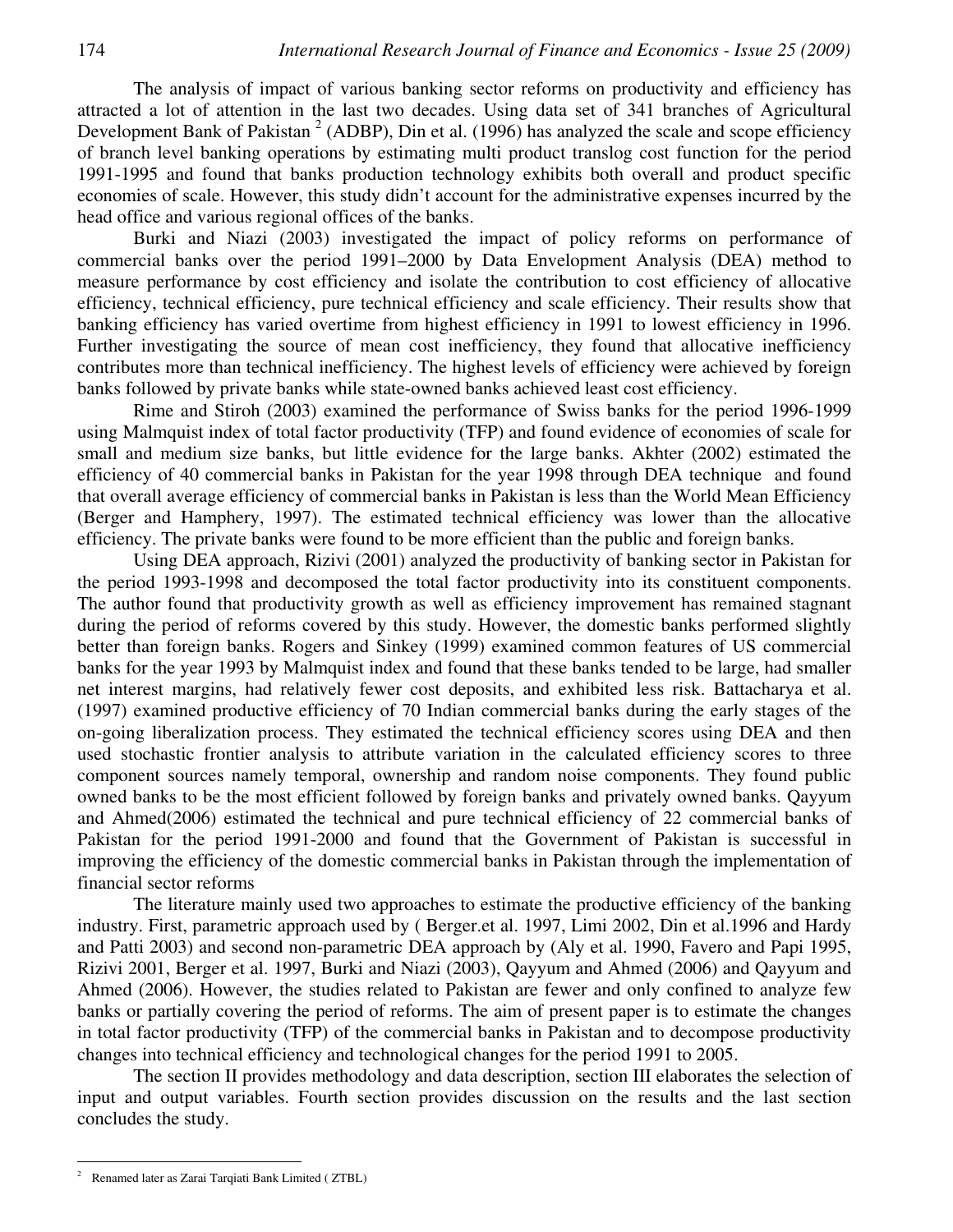#### **2. Methodology and Data**

The Malmquist index measures the total factor productivity (TFP) change, between two data points over time, by calculating the ratio of distances of each data points relative to a common technology. It can be used to decompose the productivity change into Technical Change (TC) and Technical Efficiency Change (TEC). Our study uses the output-oriented model of Data Envelopment Analysis (DEA) Malmquist to put much weight on the expansion of output quantity out of a given amount of inputs. Therefore, TFP index is a ratio of the weighted aggregate outputs to weighted aggregate inputs, using multiple outputs and inputs.

The idea of Malmquist productivity index was initially proposed by Caves, et al. (1982) in the parametric frontier framework. Berg, et al. (1991) extended the idea of the Malmquist index to nonparametric frontier. This approach can be extended by decomposing the Constant Return to Scale (CRS) technical efficiency change into scale efficiency and "pure" Variable Return to Scale (VRS) technical efficiency components on scale efficiencies. (Fare et al, 1994). Data Envelopment Analysis (DEA) is a special mathematical linear programming model to assess the efficiency and productivity of banking sector. This method also allows the use of panel studies to estimate changes in total factor productivity and breaking it down into two components namely, technological change (TC) and technical efficiency change (TEC). TFP growth measures how much productivity grows or declines over time. TFP grow by adopting innovations such as electronics, improved design, or which we call technological change (TE) etc. Fare et al (1994) calculated an output/input-based Malmquist productivity change index using the formula given below.

$$
M_0(Y_{t+}, X_{t+1}, Y_t, X_t) = \left[ \frac{D_0^t(X_{t+1}, Y_{t+1})}{D_0^t(X_{t+1}, Y_t)} \times \frac{D_0^{t+1}(X_{t+1}, Y_{t+1})}{D_0^{t+1}(X_{t+1}, Y_t)} \right]^{1/2}
$$

Where

 $M_0$  = Malmquist Index,  $X$  = Input Matrix,  $Y$  = Output Matrix,

 $D_0$  = Distance Function, **T** = Time

The above equation represents the productivity of the production point  $(X_{t+1}, Y_{t+1})$  relative to the production point  $(X_t, Y_t)$  by using the technology of period t and the period t+1. TFP growth is the geometric mean of two output-based Malmquist TFP indices from period t to period t+1. If M>1 it indicates growth in productivity from period t to t+1, which itself result from either growth in technical efficiency or technological progress or even product of the both. In other words, a value greater than one will indicate positive TFP growth from period t to period t+1 while a value lesser than one will indicate a decrease in TFP growth or performance relative to previous year.

Malmquist TFP index measures the changes in total output relative to changes in inputs. This approach was first suggested by Swedish Statistician Malmquist (1953). The Malmquist index of Total Factor Productivity Change (TFPC) is the product of technical efficiency change (TEC) and technological change (TC); it can be expressed as,

#### **TFPC = TEC** × **TC**

Technical efficiency change (catch-up) measures the change in efficiency between current (t) and next  $(t+1)$  periods, while the technological change (innovation) capture the shift in frontier technology.

According to Squires and Reid (2004), technological change (TC) is the development of new products or the development of new technologies that allows methods of production to improve and results in the shifting upwards of the production frontier. More specifically, technological change includes new production process, innovations and the discovery of new products called product innovation. With passage of time, firms figure out more efficient ways of making existing products while allowing output to grow at a faster rate than economic inputs, therefore, the cost of production declines over time with process innovations. It is worth to mention that the VRS/CRS option has no influence on the Malmquist DEA because both are used to calculate the various distances used to construct the Malmquist indices.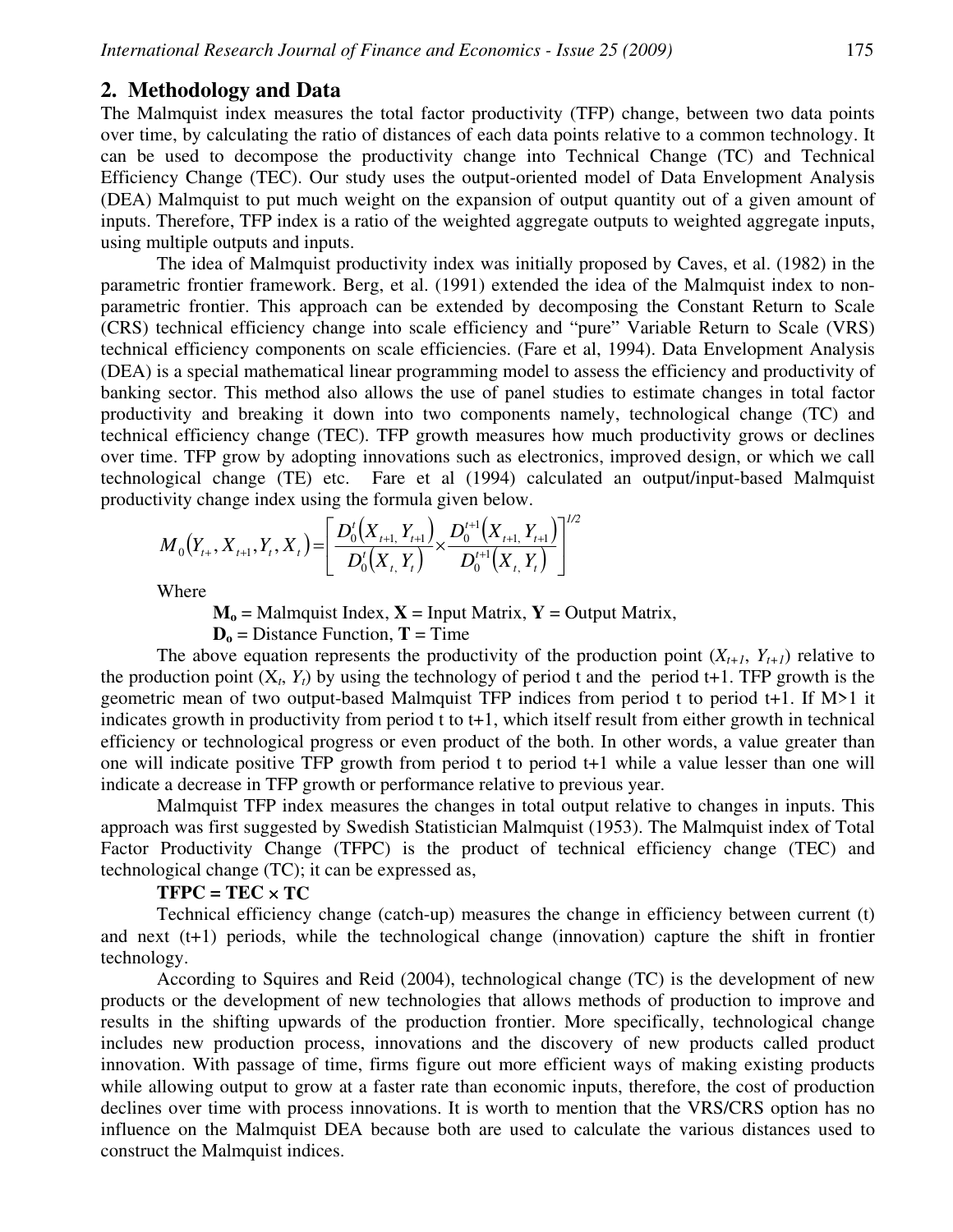# **3. Selection of Input and Output Variables**

Since the definition of inputs and outputs has become controversial in the banking literature therefore, it is important to describe that how variables are defined (Benston et al. 1982). Input and output specification is critical to banking efficiency studies (Berg 1993) and depends on how one defines banking activity. Economists look at bank from five different angles (Favero and Papi (1995)

By using production approach, the banks are producers of deposits and loans by using inputs labor and capital. Within this production approach, on one hand deposits are treated as output (Resti 1994) but on the other hand, the Intermediation Approach (IA) considers financial institutions as primarily intermediaries, channeling funds between borrowers and savers as intermediators of financial resources. Therefore, in the context of intermediation approach, deposits are treated as inputs (Miller and Noulas 1996). In this study, we have used the Malmquist Index for estimation of TFP by incorporating deposits, labor and kapital as inputs and loans & advances and investment as outputs.

Our study is based on the annual data covering the period from1991-2005 for the 20 domestic commercial of Pakistan by dividing the sample period into three sub periods: pre- reform period (1991- 1997), First Phase of Reforms (1998-2001) and Second Phase of Reforms (2002-2005). The data is collected from various issues of Banking Statistics of Pakistan published by the State Bank of Pakistan and different annual reports of scheduled banks (various issues).

#### **4. Results**

#### **4.1. Banking Industry**

Table 1 shows the results of TFP growth and efficiency of banking sector. The results shows that average increase in the technical efficiency scores of in period t+1 is -9.17 percent as compared to-0.064 percent in period t, thus indicate 141.63 percent change in growth.

| <b>Years</b>               |            | $t+1$       |
|----------------------------|------------|-------------|
| 1991                       | 0.934      | 1.97        |
| 1992                       | 0.888      | 0.674       |
| 1993                       | 0.862      | 1.292       |
| 1994                       | 0.828      | 1.098       |
| 1995                       | 0.832      | 0.957       |
| 1996                       | 0.931      | 0.69        |
| 1997                       | 0.796      | 1.685       |
| 1998                       | 0.811      | 0.757       |
| 1999                       | 0.867      | 0.928       |
| 2000                       | 0.860      | 1.53        |
| 2001                       | 0.840      | 0.741       |
| 2002                       | 0.925      | 1.188       |
| 2003                       | 0.819      | 0.808       |
| 2004                       | 0.813      | 0.778       |
| 2005                       | 0.925      | $\Omega$    |
| <b>Average Growth Rate</b> | $-0.064\%$ | $-9.16923%$ |

**Table 1:** Distances Summary of Firm Means of the Banking Industry of Pakistan (1991-2005)

Moreover in the pre reform period catch-up have a capacity of 3.1 percent. The impact of innovation on banking industry has a capacity of 3.3 percent and 6.3 percent required for TFP growth.

In the first phase of reforms TC has decrease by 14.3 percent followed by TFP 12.2 percent, but TEC has increase at 2.1 percent. It means that there is an increase in TEC as compared to the pre reforms period while both TC and TFP showing decreasing trend.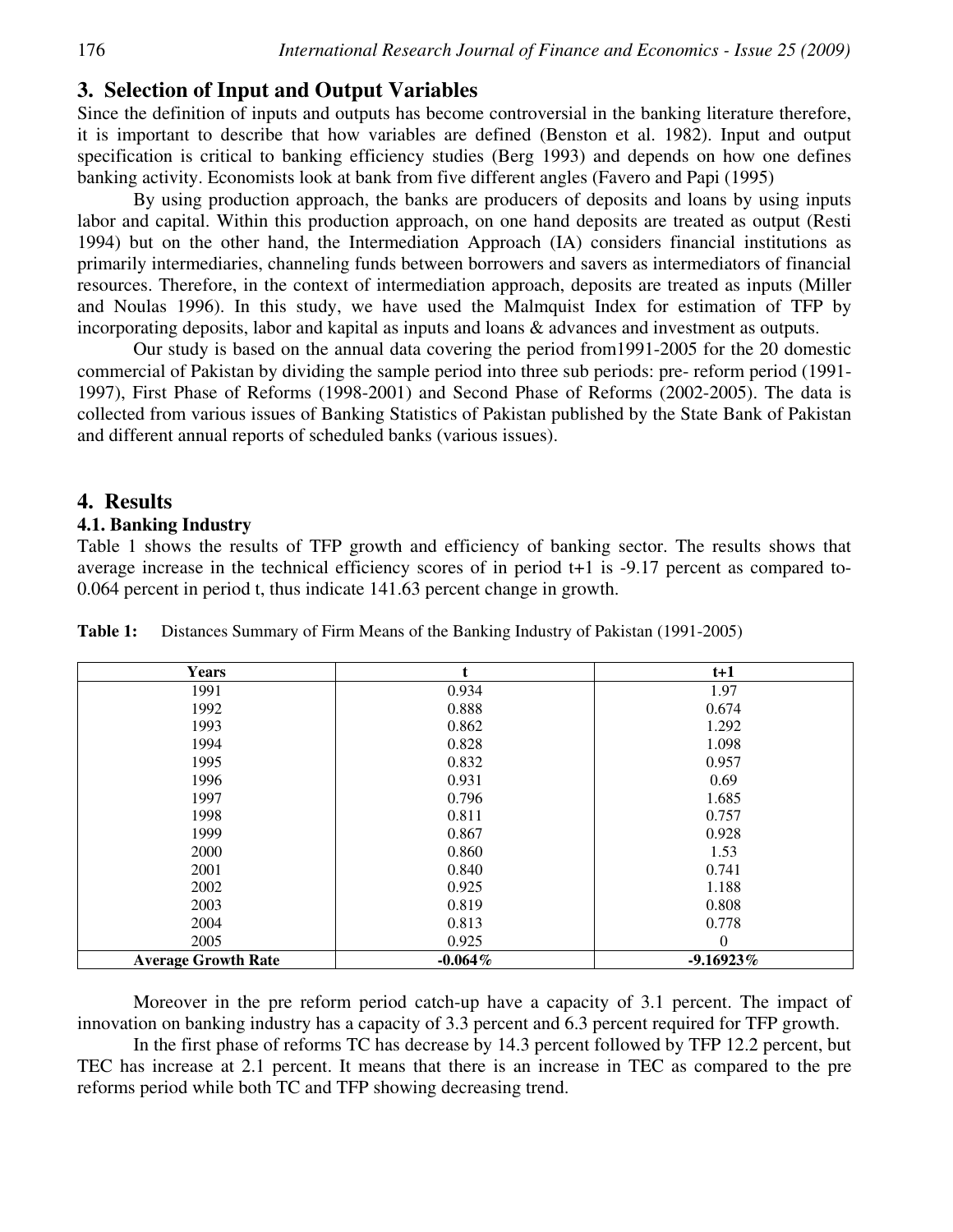| <b>Banks</b>                          | TEC   | TC    | <b>TFPC</b> |
|---------------------------------------|-------|-------|-------------|
| Zarai Taraqiati Bank Limited (ZTBL)   | 0.963 | 0.909 | 0.875       |
| Allied Bank Limited (ABL)             | 1.013 | 0.905 | 0.917       |
| Askari Commercial Bank Limited (ACBL) | 0.977 | 0.910 | 0.888       |
| Bank Al-Habib Limited                 | 1.010 | 0.955 | 0.965       |
| Mybank Limited                        | 1.024 | 0.960 | 0.983       |
| First Women Bank Limited (FWBL)       | 1.027 | 0.994 | 1.021       |
| Habib Bank Limited (HBL)              | 1.006 | 1.008 | 1.014       |
| Bank Alfalah Limited                  | 1.003 | 1.044 | 1.047       |
| Metropolitan Bank Limited             | 0.996 | 1.015 | 1.010       |
| <b>MCB Bank Limited</b>               | 1.000 | 0.993 | 0.993       |
| National Bank of Pakistan (NBP)       | 0.996 | 0.897 | 0.893       |
| Prime Commercial Bank Limited         | 0.998 | 0.873 | 0.872       |
| Soneri Bank Limited                   | 0.990 | 0.868 | 0.859       |
| Union Bank Limited (UBL)              | 1.000 | 0.903 | 0.903       |
| <b>United Bank Limited</b>            | 1.000 | 1.006 | 1.006       |
| Faysal Bank Limited                   | 0.988 | 1.058 | 1.045       |
| The Bank Of Punjab                    | 0.999 | 1.076 | 1.076       |
| The Bank Of Khyber (BOK)              | 1.000 | 1.119 | 1.119       |
| <b>KASB Bankk Limited</b>             | 1.000 | 1.111 | 1.111       |
| Saudi Pak Commercial Bank Limited     | 0.998 | 1.093 | 1.091       |
| <b>Mean</b>                           | 0.999 | 0.982 | 0.981       |

**Table 2:** Malmquist Index Summary of Firm Means of the Banking Industry of Pakistan (1991-2005)

After initiating the second phase of reforms growth of TFP is 17.4 percent followed by TC with 14.6 percent and TEC with 2.4 percent, respectively. It means that all three indicators of growth TFP, TC and TEC showing increasing trend in the second phase of reforms as compared to the pre reforms and first phase of reforms. The result supports the hypothesis that banking reforms improves the efficiency of banking industry and the banking industry shifts its efficiency from 87.8 percent to 117.4 percent with an increase of 29.6 percent. In overall term, TFP growth has increase due to innovation in the financial sector.

**Table 3:** Malmquist Index Summary of Annual Means of Banking Industry of Pakistan (1992-205)

| <b>Periods</b>    | <b>Years</b> | TEC   | <b>TC</b> | <b>TFPC</b> |
|-------------------|--------------|-------|-----------|-------------|
| <b>Pre-Reform</b> | 1992         | 0.955 | 0.470     | 0.449       |
|                   | 1993         | 0.963 | 1.562     | 1.505       |
|                   | 1994         | 0.953 | 0.512     | 0.488       |
|                   | 1995         | 0.987 | 1.069     | 1.056       |
|                   | 1996         | 1.158 | 1.321     | 1.529       |
|                   | 1997         | 0.825 | 1.544     | 1.275       |
| G.M               | 1992-97      | 0.969 | 0.967     | 0.937       |
| <b>Phase-1</b>    | 1998         | 1.044 | 0.605     | 0.632       |
|                   | 1999         | 1.066 | 1.192     | 1.271       |
|                   | 2000         | 0.995 | 0.968     | 0.963       |
|                   | 2001         | 0.982 | 0.781     | 0.767       |
| G.M               | 1998-01      | 1.021 | 0.859     | 0.878       |
| Phase-2           | 2002         | 1.094 | 1.376     | 1.505       |
|                   | 2003         | 0.883 | 0.775     | 0.684       |
|                   | 2004         | 0.995 | 1.278     | 1.271       |
|                   | 2005         | 1.146 | 1.267     | 1.452       |
| G.M               | 2002-05      | 1.024 | 1.146     | 1.174       |
| G.M               | 1992-05      | 1.008 | 1.095     | 1.103       |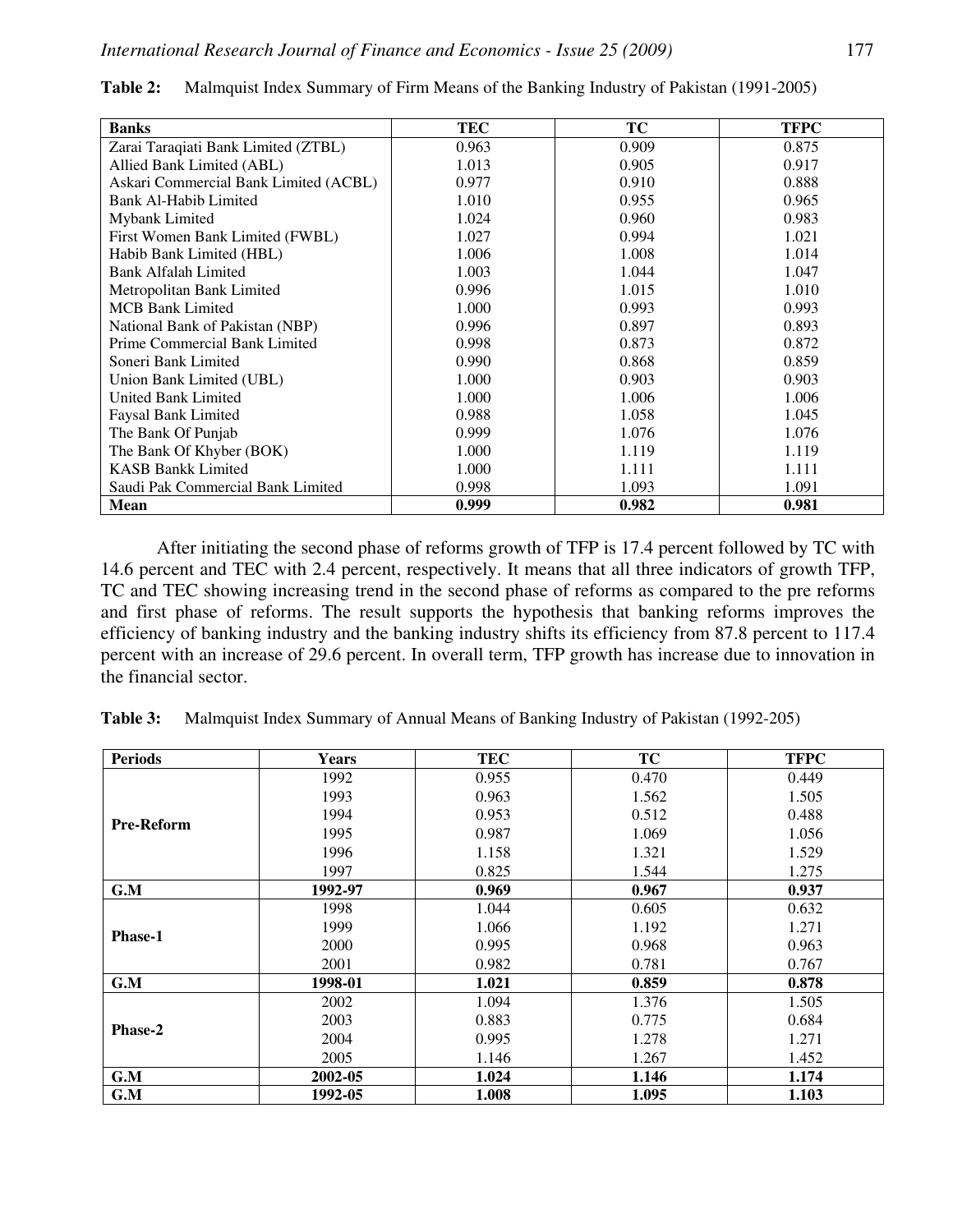## **4.2. Public Banks**

One of the most gratifying aspects of these reforms in the financial sector has been broadening access to finance the middle and lower income groups during the last five years. Since the State owned banks dominates in overall financial system and accounts more than 90 per cent of financial assets and also catered the needs of the Government for meeting their deficit financing, corporate sector and financed international trade. However, during last five years, central bank has tried to open up the financial sector by promoting and encouraging non-bank financing companies  $3$  to reach out new type of borrowers and savers.

The State Bank of Pakistan is facilitating the commercial banks for agriculture credit, SME loaning and microfinance. Four years ago, ZTBL was the only major provider of credit to agriculture but now, the commercial banks have overtaken ZTBL as the main sources of agriculture credit. During this period the volume of credit to agriculture particularly small and subsistence farmers has almost tripled. Similarly, from a modest start the outstanding loans for SMEs now account for 26 to 28 percent of all private sector loans. Khushali Bank, Pakistan Poverty Alleviation fund, microfinance institutions and NGOs are now serving about half a million poor mostly the women in rural areas.

The results of TFP growth and efficiency for the public sector banks are reported in table 4. A significant improvement has been seen (-3.007 percent) in period t+1 relative to previous years (-0.264 percent) resulting 10.381 percent growth.

The results of Malmquist Index used to measure TFP growths of banks are presented in table 5. The results show for the period 1991-2005 TFP of public sector banks has grown with variations. Furthermore the results show that only one out of five banks had TFP growth (i.e. equal or above one) in 1991 to 2005.

| <b>Years</b>               |            | $t+1$      |
|----------------------------|------------|------------|
| 1991                       | 1.000      | 1.283      |
| 1992                       | 0.940      | 1.075      |
| 1993                       | 1.000      | 1.367      |
| 1994                       | 0.993      | 1.720      |
| 1995                       | 0.914      | 0.675      |
| 1996                       | 0.896      | 2.669      |
| 1997                       | 0.991      | 0.994      |
| 1998                       | 0.974      | 0.895      |
| 1999                       | 0.962      | 1.481      |
| 2000                       | 0.927      | 0.903      |
| 2001                       | 0.978      | 1.094      |
| 2002                       | 0.957      | 7.786      |
| 2003                       | 0.998      | 1.158      |
| 2004                       | 0.946      | 0.892      |
| 2005                       | 0.963      | 0.000      |
| <b>Average Growth Rate</b> | $-0.264\%$ | $-3.007\%$ |

**Table 4:** Distances Summary of Firm Means of the Public Banks in Pakistan (1991-2005)

The main source of TFP growth for the public sector banks has the technical efficiency change (TEC). Only UBL have shown improvement in TC and playing leading role by adopting new technology whereas ZTBL has lowest growth rate in all three TEC, TC and TFC. No bank has shown improvement in TEC. FWBL, NBP and UBL shows improvement while ZTBL remains at lower position. Overall, TFP growth of public sector banks has decreases.

 $\overline{a}$ 3 Leasing, malarias, mutual funds etc.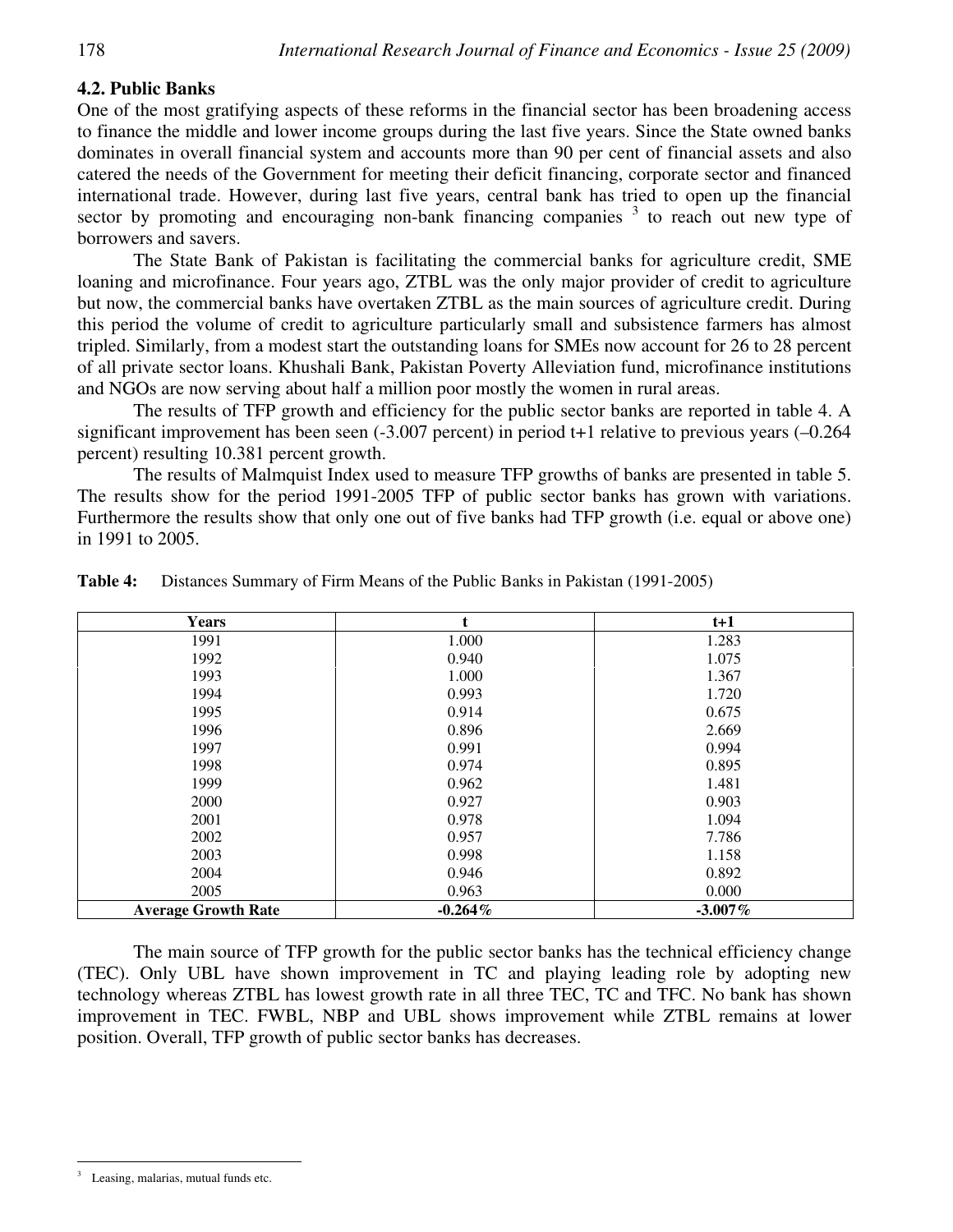| <b>Banks</b>                        | TEC   | ТC    | <b>TFPC</b> |
|-------------------------------------|-------|-------|-------------|
| Zarai Taraqiati Bank Limited (ZTBL) | 0.987 | 0.768 | 0.758       |
| First Women Bank Limited (FWBL)     | 1.000 | 0.871 | 0.871       |
| Habib Bank Limited (HBL)            | 0.999 | 0.963 | 0.962       |
| National Bank of Pakistan (NBP)     | 1.000 | 0.955 | 0.955       |
| United Bank Limited (UBL)           | 000.1 | 1.214 | 1.214       |
| <b>Mean</b>                         | 0.997 | 0.943 | 0.941       |

**Table 5:** Malmquist Index Summary of Firm Means of the Public Banks in Pakistan (1991-2005)

The results of table 6 shows that between 1991 and 1992, there is a 6.9 percent decrease in TEC while 0.8 percent increasein TC qand 0.1 percent increase in TFP.

Moreover in pre reform period, the catch-up is 0.02 percent while the impact of innovation on public sector banks is 19.6 percent and 19.5 percent capacity/change in TFP. Therefore, there was need for reforms in the public banks.

In the first phase of reforms, growth in TC is 10.5 percent followed by TFP 10.1 percent and with almost no change in TEC. For the second phase of reforms, overall all three indicators TEC, TC and TFPC decline during Phase-I and Phase-II with TFP growth is 1.9 percent, TC is 2.4 percent but TEC decreased to 0.04 percent. Therefore, banking reforms have shown a decline trend in efficiency and banking industry shifts its efficiency frontier from 110.10 percent to 101.90 percent, with a decrease of 8.2 percent.

| <b>Periods</b>    | <b>Years</b> | <b>TEC</b> | TC    | <b>TFP</b> |
|-------------------|--------------|------------|-------|------------|
|                   | 1992         | 0.931      | 1.085 | 1.01       |
|                   | 1993         | 1.074      | 1.201 | 1.289      |
|                   | 1994         | 0.993      | 0.238 | 0.237      |
| <b>Pre-Reform</b> | 1995         | 0.912      | 1.135 | 1.035      |
|                   | 1996         | 0.969      | 2.827 | 2.739      |
|                   | 1997         | 1.129      | 0.271 | 0.306      |
| G.M               | 1992-97      | 0.998      | 0.804 | 0.803      |
| <b>Phase-1</b>    | 1998         | 0.982      | 1.657 | 1.628      |
|                   | 1999         | 0.985      | 1.521 | 1.499      |
|                   | 2000         | 0.965      | 0.397 | 0.383      |
|                   | 2001         | 1.057      | 1.491 | 1.575      |
| G.M               | 1998-01      | 0.997      | 1.105 | 1.101      |
| <b>Phase-2</b>    | 2002         | 0.977      | 1.338 | 1.308      |
|                   | 2003         | 1.046      | 0.336 | 0.351      |
|                   | 2004         | 0.946      | 1.34  | 1.268      |
|                   | 2005         | 1.016      | 1.825 | 1.855      |
| G.M               | 2002-05      | 0.996      | 1.024 | 1.019      |
| G.M               | 1992-05      | 1.000      | 0.958 | 0.958      |

**Table 6:** Malmquist Index Summary of Annual Means of Public Banks in Pakistan (1992-205)

# **5. Concluding Remarks**

Financial sector in Pakistan has gone through a number of changes during last two decades. The liberalization policy of bank opening has resulted with the reemergence of private banking sector in the economy and has strengthen the role of controlling authorities such as the State Bank of Pakistan (SBP) and the Security and Exchange Commission of Pakistan.

This study analyzed the main source of TFP growth for 20 commercial banks in Pakistan under the framework of intermediation approach. The result shows a significant movement towards the frontier or catch-up which showing a deteriorating trend in case of catch-up over time, which implies that banks had abortive to develop and acquire or injected the improvement from the new technology. Banks in our sample are distributed into total sample and public banks. The foremost sources of TFP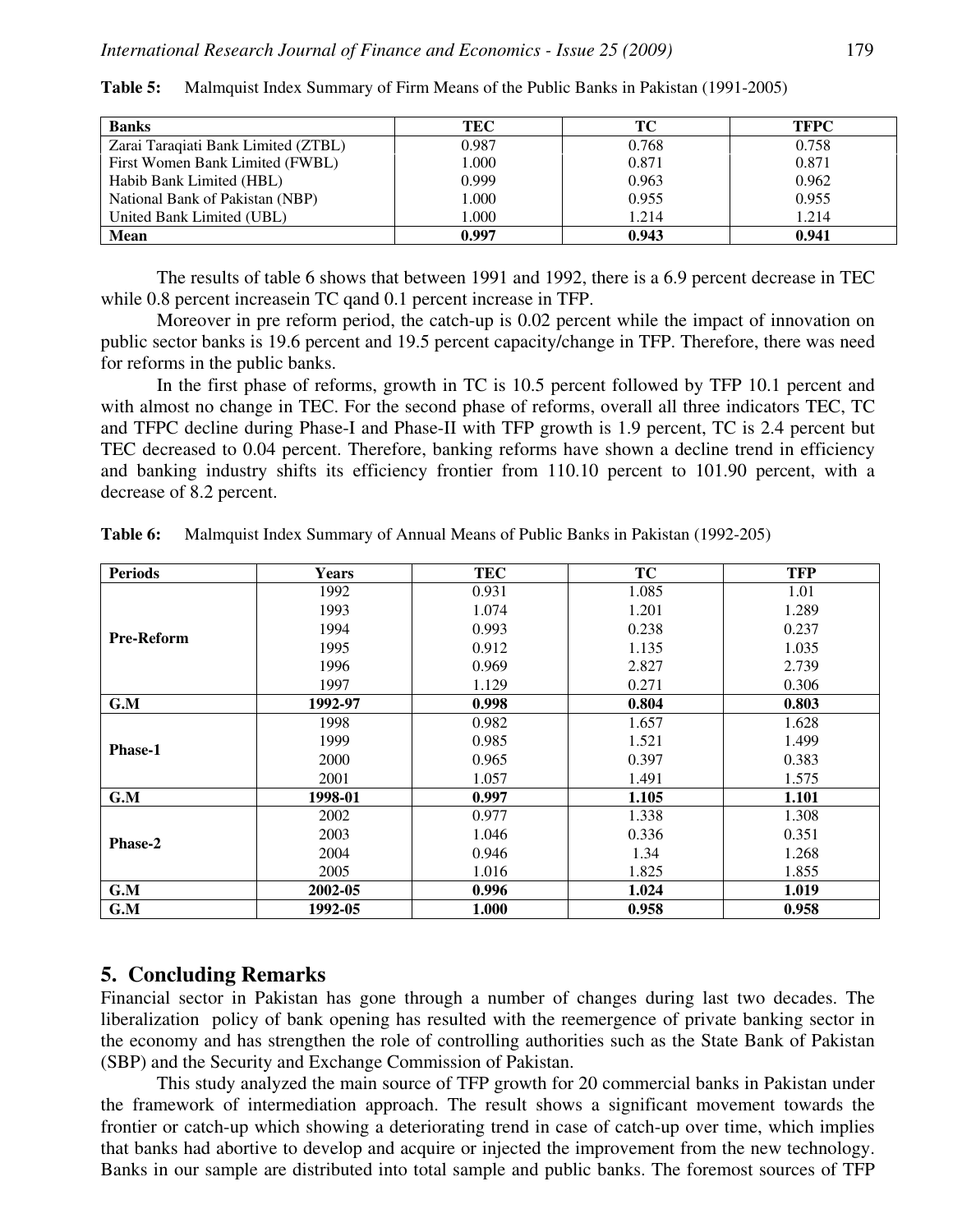growth for the total and public sector banks are catching up. The general conclusion for the TFP growth indicates an increase in the TFP growth for the total sample and for the public banks.

Financial sector reforms tainted the structure of ownership of the banking sector during the two decades. Earlier banking sector dominated by the state owned banks. Now the share of public sector banks has declined and confined to only four purely state owned banks. TFP of four commercial banks ABPL, MCB, UBL and HBL which has been privatized during the reforms process show improvement in TFP growth.

Although, the reforms have created a healthy competitive environment, but on the other hand strengthen the capacity of the regulator to watch over and supervise the banking system in an effective manner. The study indicates that Government of Pakistan is successful in improving the effectiveness and productivity of the domestic commercial banks in Pakistan through the implementation of financial sector reforms. However, it is just a modest beginning of journey towards reaching out to the poor and the middle class. The schedule for future reforms is even more daunting and challenging than whatever modest achievements we have made so far. The journey is long, tortuous and the road ahead is full of stones and boulders. Therefore, all the stakeholders of the financial sector have to work hard to remove these impediments and require continues march towards destination without getting fatigued.

Overall conclusion of the study is that financial sector reforms are successful in improving the efficiency of the domestic commercial banks role as intermediations in Pakistan. However, this study is constructed on only one aspect of commercial bank that is role as intermedians. There are a number of dimensions to be explored which include bank as production unit, economic and allocative.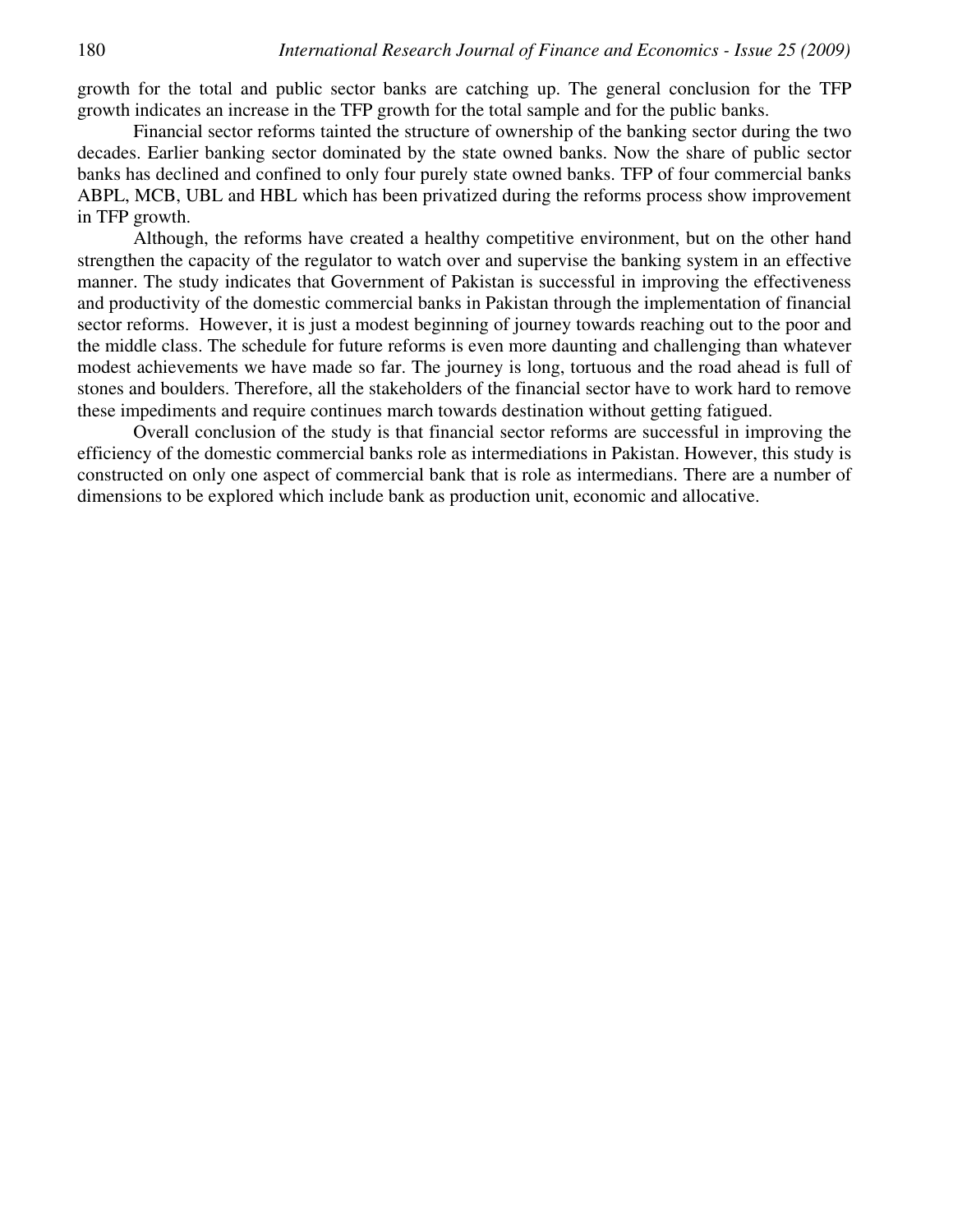#### **References**

- [1] Akhter M Hanif (2002), "X-Efficiency Analysis of Commercial Banks in Pakistan: A Preliminary Investigation". *The Pakistan Development Review, Part II.*
- [2] Aly, H.Y., R. Grabowski, C. Pasurka and N. Rangan (1990), "Technical, Scale and Allocative Efficiencies in U.S Banking: An Empirical Investigation". *The Review of Economics and Statistics.*
- [3] Banking Statistics of Pakistan (various issues) by State Bank of Pakistan
- [4] Banker, R.D., A. Charnes, and W.W. Cooper (1984), "Some Models for Estimating Technical and Scale Efficiencies in DEA Models". *Management Science.*
- [5] Berger y Humphery (1997), "Efficiency of Financial Institutions: International Survey and Directions for Future Research". *European Journal of Operations Research (especial issue) vol. 98.*
- [6] Berg, S.A. (1993), "Banking Efficiency in the Nordic Countries". *Journal of Banking and Finance.*
- [7] Berg, S.A., Forsund, F.R., Jansen, E.S. (1991), "Technical efficiency of Norwegian banks: the non-parametric approach to efficiency measurement", *The Journal of Productivity Analysis*, Vol. 2 No.1, pp.127-42.
- [8] Berger, A., Leusner, J., Mingo, J., (1997), "The efficiency of bank branches". *Journal of Monetary Economics*
- [9] Berger, A.N., Humphrey, D.B. (1990), "Measurement and efficiency issues in commercial banking", Charleston, SC., paper presented at a NBER Conference on Research on Income and Wealth,
- [10] Burki, Abid A. and Niazi, Ghulam Shabbir Khan (2003), "The Effects of Privatization, Competition and Regulation on Banking Efficiency in Pakistan, 1991 – 2000". *Regulatory Impact Assessment: Strengthening Regulation Policy and Practice, Chancellors Conference Centre, University of Manchester, Manchester, UK*
- [11] Caves, D.W., Christenson and Diewert, W.E. (1982), "The Economic Theory of Index Numbers and Measurement of Input, Output and Productivity", Econometrica, vol.50,pp. 1393- 1414
- [12] Charness A., Cooper W. & Rhodes E. (1978): "Measuring the Efficiency of Decision Making Units". *European Journal of Operations Research vol. 26*
- [13] Coelli, T. 1996. "A Guide to DEAP Version 2.1 A Data Envelopment Analysis (Computer) Program". *CEPA Working Paper 96/08.*
- [14] Din, ud M, Ghani, E and Qureshi, S K. (1996) "Scale and Scope Economies in Banking: A Case Study of the Agriculture Development Bank (ZTBL) of Pakistan". *The Pakistan Development Review. Vol: 35 pp. 203-213*
- [15] *Fare, R., Grosskopf,S., Norris,M. and Zhang, Z (1994), " Productivity Growth, Technical Progress and Efficiency Change in Industrialized Countries", American Economic Review, 84, pp.66-83.*
- [16] Fare, R S G and Knox L C.A. (1994). *Production Frontiers.* Cambridge: Cambridge University Press.
- [17] Favero, C. A. and Papi, L. (1995). "Technical Efficiency and Scale Efficiency in the Italian Banking Sector: A Non-Parametric Approach", *Applied Economics, Vol. 27*
- [18] Ferrier, G.D., and Knox Lovell (1990), "Measuring Cost Efficiency in the Banking: Econometric and Linear Programming Evidence". *Journal of Econometrics.*
- [19] Government of Pakistan, (2005-2006), "The Economic Survey", *Ministry of Finance, Economic Advisory Wing, Islamabad.*
- [20] Haque, Nadeem, 1997, "Financial Market Reform in Pakistan," *The Pakistan Development Review, Part II.*
- [21] Hardy, D., Patti, E., (2003), "The Effects of Banking System Reforms in Pakistan" *IMF Working Paper.*